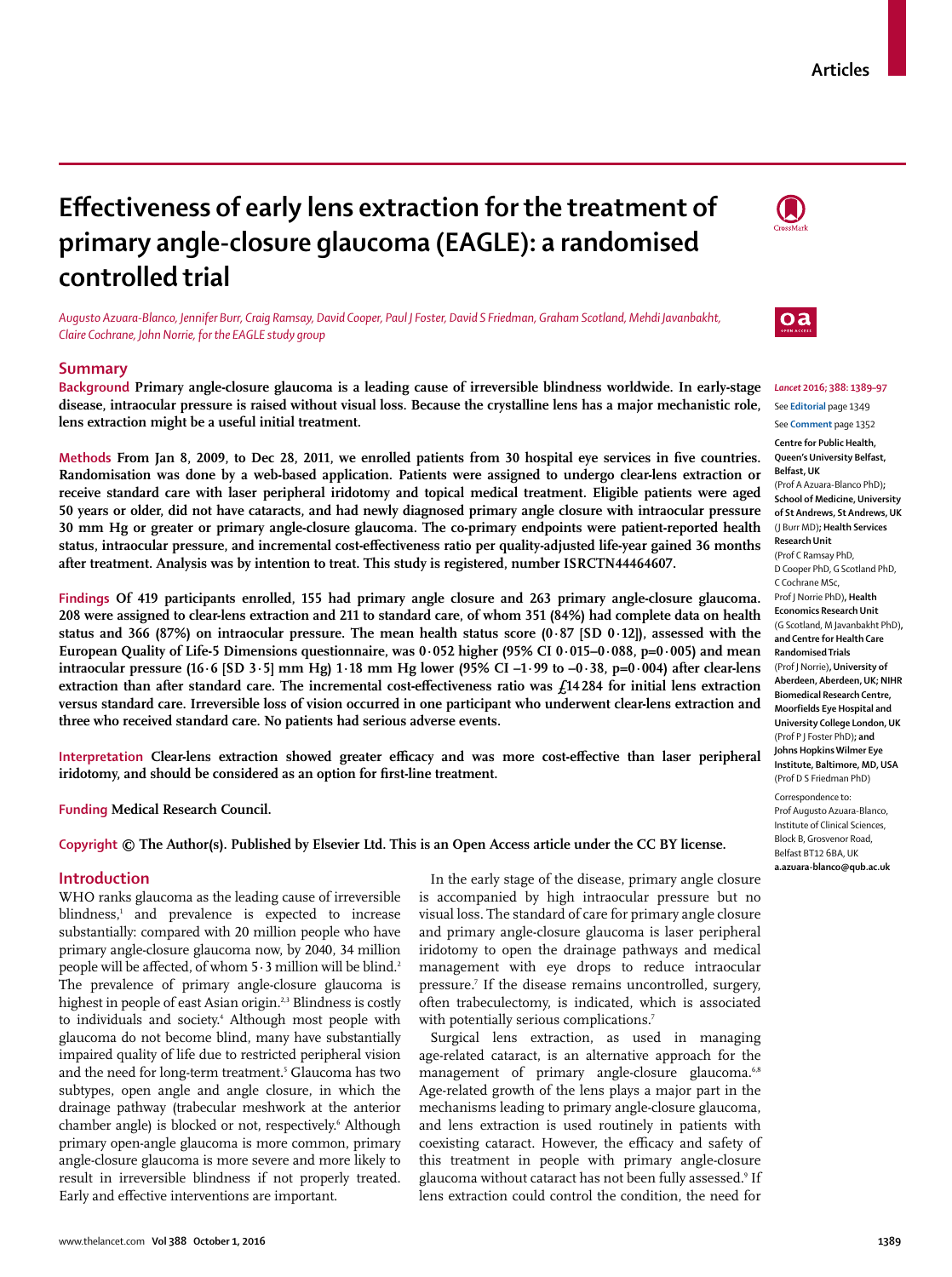#### **Research in context**

#### **Evidence before this study**

We identified a Cochrane systematic review that had not found any relevant randomised controlled trials. We also searched the National Research Register, Current Controlled Trials, ClinicalTrials.gov, the WHO International Clinical Trial Registry, MEDLINE, Embase, the Science Citation Index, Biosis, CENTRAL, and Scopus In Press with the following terms: "glaucoma", "angleclosure", "PACG", "phacoemulsification", "lens extraction", and "lens removal" for papers published from inception until June 30, 2007. We updated our searches during the trial, with the last being done in January, 2016. We found no trials assessing early (clear) lens extraction as the primary treatment for chronic primary angle-closure glaucoma. We identified clinical trials that had assessed interventions for primary angle-closure glaucoma, but they studied different populations (eg, patients with cataract or

medications and subsequent glaucoma surgery should be reduced. Furthermore, clear-lens extraction could help to maintain good visual acuity and improve quality of life by correcting hypermetropic refractive error, which frequently affects these patients, and reduce the need for wearing spectacles.10 Weighing against initial clear-lens extraction, though, are the potential risks of severe complications associated with intraocular surgery.

We did a multicentre, randomised, controlled trial to assess the efficacy, safety, and cost-effectiveness of clear-lens extraction compared with laser peripheral iridotomy and topical medical treatment as first-line therapy in people with newly diagnosed primary angle closure with raised intraocular pressure or primary angle-closure glaucoma (ie, those at the highest risk of visual loss). We tested the hypothesis that initial clearlens extraction would be associated with better quality of life, lower intraocular pressure, and less need for glaucoma surgery at 36 months than standard care. The protocol of the study has been published.<sup>11</sup>

#### **Methods**

## **Study design and participants**

We did this multicentre, comparative effectiveness, randomised, controlled trial in 30 hospital eye services in five countries: Australia (one hospital), mainland China (one), Hong Kong (two), Malaysia (two), Singapore (two), and the UK (22).

We recruited patients who were phakic, aged 50 years or older (to limit the effect of loss of accommodation associated with clear-lens extraction), and had newly diagnosed primary angle closure with intraocular pressure 30 mm Hg or greater or primary angle-closure glaucoma. Primary angle closure was defined as iridotrabecular contact, either appositional or synechial, of at least 180**°** on gonioscopy, and primary angle-closure glaucoma as reproducible glaucomatous visual field defects, glaucomatous optic neuropathy, or both, and intraocular after acute attacks of angle closure), lens extraction after other treatments had failed to control the disease, or both.

## **Added value of this study**

This large multicentre randomised controlled trial provides evidence supporting the use of initial clear-lens extraction as a first-line intervention for primary angle-closure glaucoma and primary angle closure with high intraocular pressure.

#### **Implications of all the available evidence**

Laser peripheral iridotomy as the initial treatment for angle-closure glaucoma should be reconsidered. This study provides robust evidence that initial clear-lens extraction is associated with better clinical and patient-reported outcomes, and that this approach is likely to be cost-effective in a publicly funded health system.

pressure greater than 21 mm Hg on at least one occasion. Patients with symptomatic cataract, advanced glaucoma (mean deviation worse than –15 dB or cup-to-disc ratio ≥0·9), or previous acute angle-closure attack or who had undergone previous laser or ocular surgery were excluded. An ophthalmologist identified eligible patients and those informed about the study were noted in a log book. People willing to participate completed clinical measurements and study questionnaires at baseline.

The study adhered to the tenets of the Declaration of Helsinki and was approved by local institutional review boards. Study participants provided written informed consent. An independent data monitoring committee and an independent trial steering committee provided oversight.

# **Randomisation and masking**

The randomisation schedule was created with a web-based application at the Centre for Healthcare Randomised Trials, University of Aberdeen, Aberdeen, UK. The randomisation algorithm used sex, centre, ethnic origin (Chinese or non-Chinese), diagnosis, and one or both eyes suitable for treatment as minimisation covariates.<sup>12</sup> Outcomes assessors were masked when possible, as described later. Patients were assigned in equal proportions to treatment with clear-lens extraction or laser peripheral iridotomy and topical medical treatment (standard care). Enrolment and randomisation was done by the local ophthalmologists.

### **Procedures**

Topical medications started at the time of diagnosis were continued and the interventions were performed within 60 days of randomisation. If both of a patient's eyes were suitable for treatment, they were treated in the same way but data for the eye with more severe disease was used in the analysis of eye-level outcomes. If only one eye was suitable for treatment, the other was managed according to the clinical judgment of the ophthalmologist.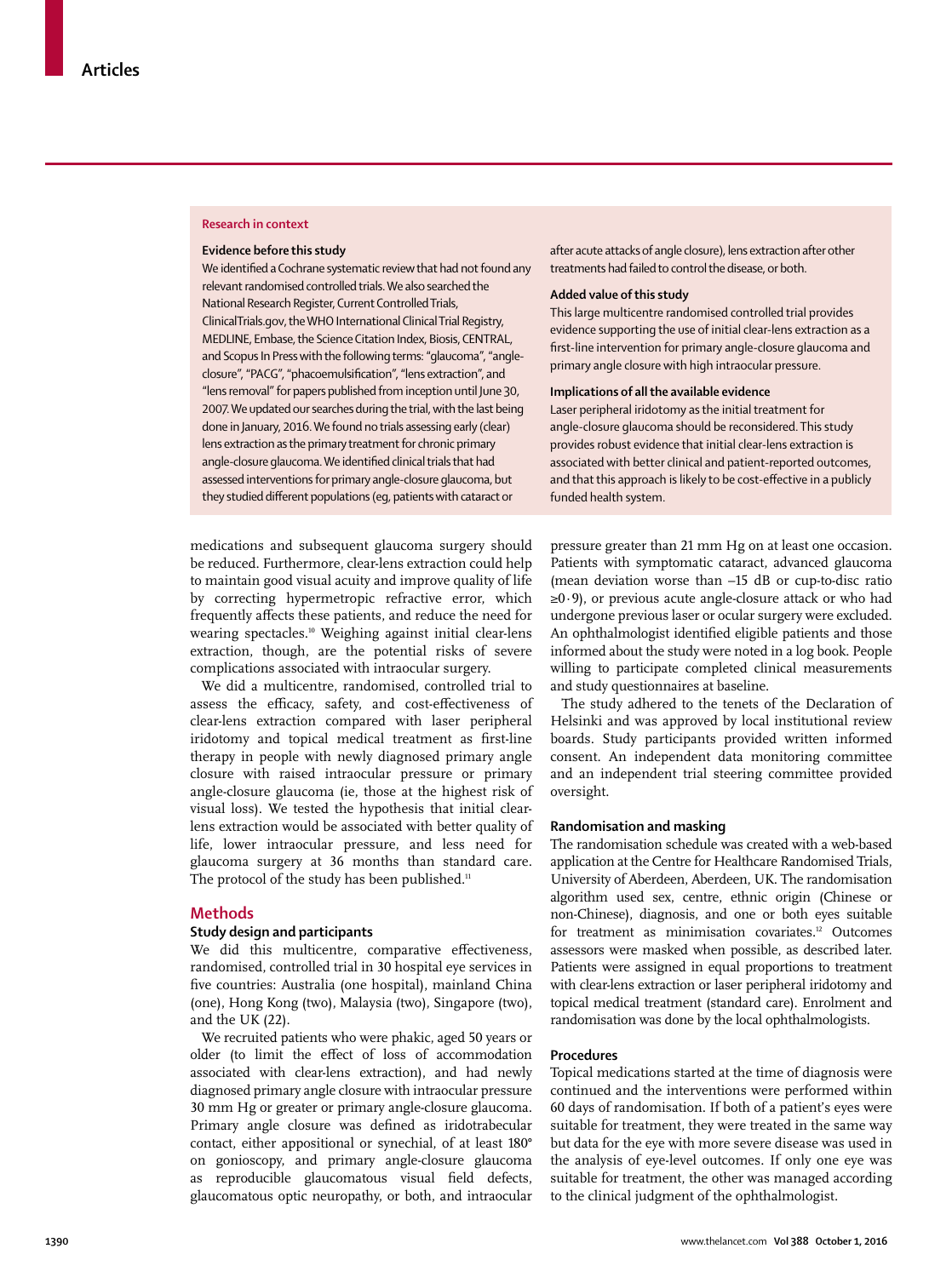Participants assigned to clear-lens extraction underwent phacoemulsification with a monofocal intraocular lens implant. Temporary treatment with eye drops was allowed while patients were awaiting surgery. Synechiolysis was allowed according to local practice. Fully qualified ophthalmologists who had completed general training in ophthalmology and specialist training in glaucoma did the surgeries. Laser iridoplasty was allowed after standard care if angle closure persisted.

A target intraocular pressure of 15–20 mm Hg was set at baseline dependent on the degree of optic nerve damage. Topical medical therapy could be escalated (ie, by increasing the number of medications) to achieve this target. If maximum medical therapy did not control the intraocular pressure, the ophthalmologist could offer and choose the type of glaucoma surgery. The need for glaucoma surgery was classified as a treatment failure, but participants remained in the trial. Patients assigned to standard care could undergo lens extraction during the study period only when indicated clinically for reduced vision (ie, cataract surgery) or if the treating ophthalmologist judged that lens extraction could help control the intraocular pressure.

### **Assessments**

We measured health status with the European Quality of Life-5 Dimensions (EQ-5D) questionnaire, which assesses five dimensions of health (mobility, self-care, usual activity, pain or discomfort, and anxiety or depression) at three levels (no problems, some problems, extreme problems).<sup>13,14</sup> Each of the 243 health states that may be described by the instrument can be assigned a single preference-based utility score, which we calculated with the UK general population tariff for time trade-off.<sup>15</sup> The questionnaires were self-reported by patients, who were aware of treatment allocation.

Intraocular pressure was taken to be the average of two readings by Goldmann tonometry. Two observers at each site, following a masking protocol, were involved in the measurements. One observer randomly set the starting force and recorded the pressure values obtained by the other observer, who interacted directly with the patient but did not look at the results on the measurement dial. Outcomes were assessed at baseline and 6, 12, 24, and 36 months after randomisation.

We captured data on use of UK National Health Service (NHS) resources with the use of case report forms. Results of all eye procedures and outpatient follow-up assessments and use of all medications for UK patients were recorded and patients were asked to complete questionnaires during primary care, community nurse, and optometrist visits. The results were combined with national unit cost data for the financial year 2012-13 to estimate total costs per participant to 36 months.<sup>16-18</sup>

Total quality-adjusted life-years (QALYs) were calculated for each participant on the basis of their EQ-5D utility scores at baseline and at 6, 12, 24, and 36 months, and we assumed that change in health state use between



**Figure 1: Trial profile** 

time points would be linear. Full details of the economic analysis and modelling to extrapolate cost-effectiveness over longer time periods will be published elsewhere.

To assess the effects of vision problems on vision-targeted functioning and health-related quality of life, we used the National Eye Institute Visual Function Questionnaire-25 (NEI-VFQ-25).19,20 This questionnaire has 11 subscales and one general health rating question, from which a composite score is generated. Additionally, we used the Glaucoma Utility Index, which provides a descriptive profile in six dimensions: central and near vision, lighting and glare, mobility, activities of daily living, eye discomfort, and other effects of glaucoma and its treatment, each with four levels.<sup>21</sup>

Best-corrected visual acuity was tested with the Early Treatment Diabetic Retinopathy Study (ETDRS) charts<sup>22</sup> and extension of angle closure was determined by gonioscopy. To test the visual field, we used a standard automated perimetry test (Humphrey SITA 24-2 test). Participants did two tests at baseline and one at 6, 12, 24, and 36 months. Individual disease progression was defined as a worsening of one or more stages according to the Glaucoma Staging System-2,<sup>23</sup> and was decided by graders unaware of participants' treatment allocations. Visual field tests were deemed to be unreliable when false-positive errors were greater than 15%.

#### **Safety**

Any expected or unexpected complications during treatment or at any time during follow-up were recorded on case-report forms and submitted to the data monitoring committee, including loss of best-corrected visual acuity of more than ten ETDRS letters. Serious adverse events were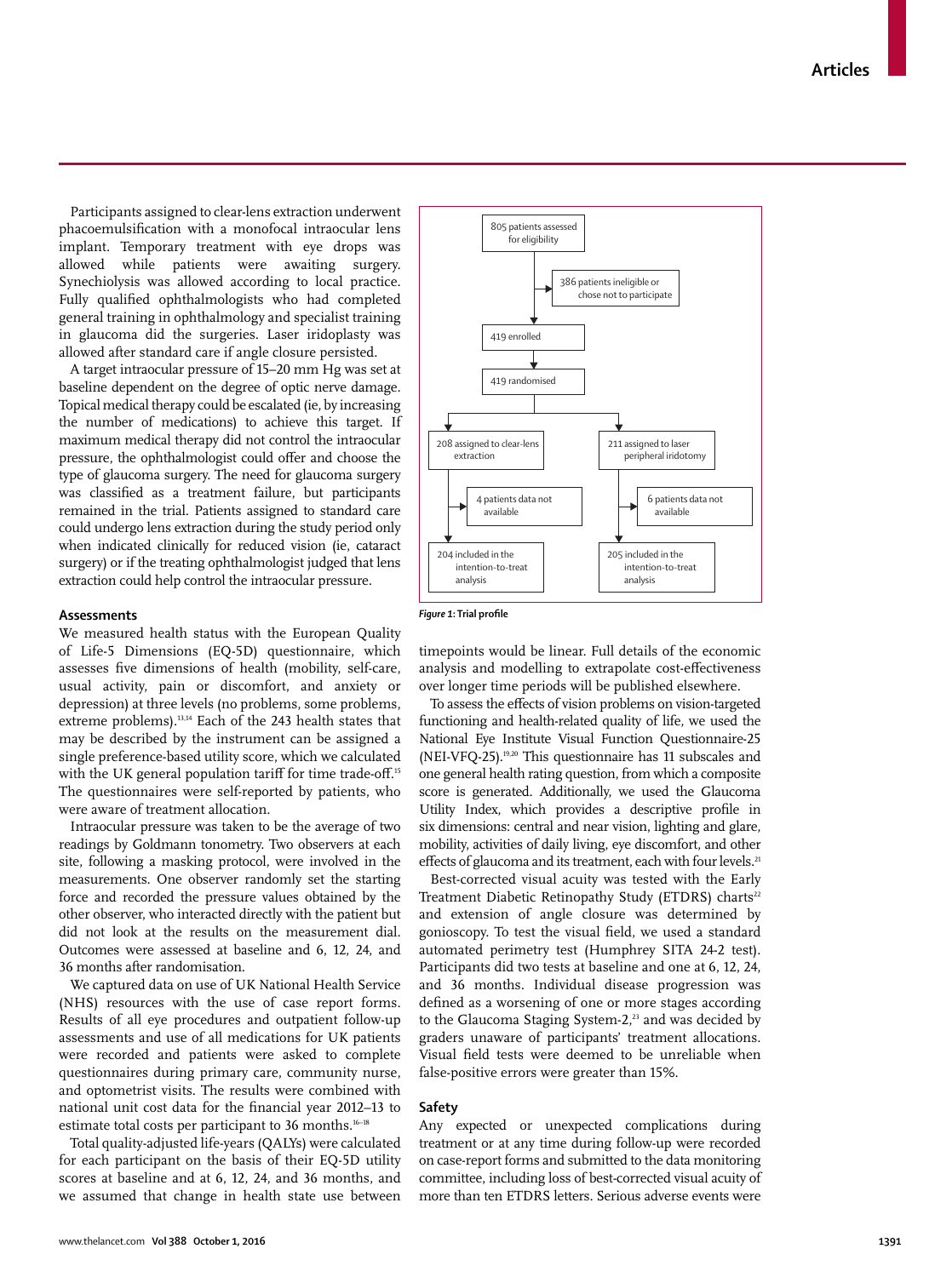|                                       | <b>Clear-lens extraction</b><br>$(n=208)$ | Laser peripheral<br>iridotomy (n=211) | Missing data   |
|---------------------------------------|-------------------------------------------|---------------------------------------|----------------|
| Demographics                          |                                           |                                       |                |
| Women                                 | 122 (59%)                                 | 121 (57%)                             | $\overline{0}$ |
| Chinese origin                        | 62 (30%)                                  | 66 (31%)                              | $\Omega$       |
| Age (years)                           | $67.0(61.0 - 73.0)$                       | $67.0(61.0 - 73.0)$                   | $\Omega$       |
| Ocular characteristics and treatments |                                           |                                       |                |
| Both eyes suitable for treatment      | 76 (37%)                                  | 76 (36%)                              | 0              |
| Study eye was right eye               | 110 (53%)                                 | 118 (56%)                             | $\mathbf 0$    |
| Diagnosis in study eye                |                                           |                                       |                |
| PAC                                   | 80 (38%)                                  | 75 (36%)                              | 0              |
| PACG                                  | 127 (61%)                                 | 136 (64%)                             | 0              |
| Missing                               | 1(0%)                                     |                                       |                |
| Systemic warfarin use                 | 11 (5%)                                   | 7 (3%)                                | $\mathbf{1}$   |
| Systemic $\alpha$ -agonist use        | 17 (8%)                                   | 25 (12%)                              | 0              |
| Glaucoma topical medication           |                                           |                                       |                |
| None                                  | 83 (40%)                                  | 79 (37%)                              | $\mathbf 0$    |
| One                                   | 71 (34%)                                  | 79 (37%)                              | $\mathbf 0$    |
| Two                                   | 35 (17%)                                  | 37 (18%)                              | $\Omega$       |
| Three                                 | 16 (8%)                                   | 10 (5%)                               | 0              |
| Four                                  | 2(1%)                                     | 5(2%)                                 | $\mathbf 0$    |
| Five                                  | 1(0%)                                     | 1(0%)                                 | $\mathbf 0$    |
| Glaucoma oral medication              | $\Omega$                                  | 2(1%)                                 | $\Omega$       |
| IOP (mm Hg)                           | 30.0 (24.0 to 33.0)                       | 30.0 (26.0 to 33.0)                   | $\mathbf 0$    |
| Axial length (mm)                     | 22.5 (22.0 to 23.1)                       | 22.7 (22.1 to 23.2)                   | 7              |
| Anterior chamber depth (mm)           | $2.5(2.3 \text{ to } 2.7)$                | $2.5(2.3 \text{ to } 2.7)$            | 17             |
| Refractive error (dioptres)           | $1.6$ (0.5 to 3.0)                        | 1.1(0.0 to 2.4)                       | 39             |
| Visual field mean deviation (dB)      | $-3.0$ ( $-7.0$ to $-0.8$ )               | $-3.5$ ( $-7.2$ to $-1.3$ )           | 42             |
| Central corneal thickness (µm)        | 553.0 (528.0 to 576.0)                    | 551.0 (522.0 to 582.0)                | 5              |
| Gonioscopy (angle closure °)          |                                           |                                       |                |
| Closure without indentation           | 300.0 (270.0 to 360.0)                    | 360.0 (270.0 to 360.0)                | 23             |
| Synechial closure                     | 90.0 (20.0 to 180.0)                      | 90.0 (10.0 to 180.0)                  | 247            |
| BCVA, ETDRS (N letters)               | 80.0 (74.0 to 85.0)                       | 79.0 (71.0 to 85.0)                   | 7              |
| Binocular BCVA, ETDRS                 | 85.0 (79.0 to 88.0)                       | 84.0 (79.0 to 88.0)                   | 17             |
| Patient-reported instrument scores    |                                           |                                       |                |
| NEI-VFQ-25                            | 90.9 (83.6 to 95.5)                       | 90.3 (83.3 to 95.9)                   | 6              |
| <b>EQ-5D</b>                          | 1.000 (0.796 to 1.000)                    | 1.000 (0.796 to 1.000)                | 11             |
| Glaucoma Utility Index                | 0.897 (0.791 to 0.991)                    | 0.921 (0.791 to 1.000)                | 17             |

Data are number (%) or median (IQR). PAC=primary angle closure. PACG=primary angle-closure glaucoma. IOP=intraocular pressure. MD=mean deviation index. BCVA=best-corrected visual acuity. ETDRS=Early Treatment Diabetic Retinopathy Study. NEI-VFQ–25=National Eye Institute Visual Function Questionnaire-25. EQ-5D=European Quality of Life-5 Dimensions questionnaire.

*Table 1***: Baseline characteristics** 

reported in accordance with the guidance from the National Research Ethics Service, which is a subdivision of the National Patient Safety Agency.

#### **Statistical analysis**

We calculated that with 170 participants in each group, the study would have 90% power at 5% significance level to detect a difference in mean EQ-5D score of  $0.35$  SD, which represents an absolute change in score of  $0.05^{20}$ and is likely to be clinically important. We estimated that the SD for intraocular pressure at 36 months would be

5 mm Hg and similar in the two randomised groups.<sup>24-26</sup> We therefore calculated that the study would have 90% power at a 5% level of significance to detect a mean difference of 1.75 mm Hg. Additionally, with the assumption that a maximum of 40% of patients would need glaucoma surgery, the power to detect a difference of 15% in the need for glaucoma surgery would be 80%. Thus, allowing for 15% loss to follow-up at 36 months, we aimed to recruit 400 patients.

All the main analyses were based on intention to treat (ITT) and were done at the end of the trial. Significance was set at 5% in the main analysis and 1% in the subgroup analyses. To assess the primary outcomes, we used a repeated measures mixed effects model to analyse the EQ-5D scores and intraocular pressure, $z^r$  based on the follow-up data obtained at 6, 12, 24, and 36 months. Participants with observations from at least one of these timepoints were included in the analyses. Baseline EQ-5D scores and intraocular pressure values were used as explanatory variables. The model included fixed effects for sex, ethnic origin, diagnosis, whether glaucoma was present in one or both eyes, and intervention. Dummy variables for the timepoint were included to enable investigation of the effects of the interventions at each timepoint. Random effects were included for centre and individual. The model was extended for subgroup analyses by fitting a dummy variable for each respective subgroup. These dummy variables were used to create further interaction terms to represent the effect of clearlens extraction in the subgroups at each of the timepoints, expressed as odds ratios and 95% CIs.

The secondary continuous and binary outcomes were analysed with appropriate generalised linear models. The unit of analysis for the clinical outcomes was the treated eye (the worse eye if both were suitable for treatment). For quality of life measures, the unit of analysis was the participant, with bilateral disease included as a fixed effect covariate. To account for missing answers in questionnaires we followed the authors' recommendations. These allow a score to be generated if there are missing questions in the NEI-VFQ-25, whereas for EQ-5D and the glaucomaspecific disability questionnaire, no score is assigned.

Planned subgroup analyses used the minimisation variables ethnic origin (Chinese or non-Chinese), diagnosis (primary angle closure or primary angle-closure glaucoma), and unilateral or bilateral disease. We added an unplanned subgroup analysis after baseline visual acuity data were assessed to explore the possible difference in the primary outcome between patients with excellent and slightly decreased visual acuity (≥85 ETDRS letters *vs* <85 ETDRS letters).

The in-trial cost-effectiveness data were obtained with seemingly unrelated regression adjustment for baseline cost and EQ-5D score. We compared mean costs and effects to estimate the incremental cost-effectiveness ratio (ICER) for clear-lens extraction versus standard care.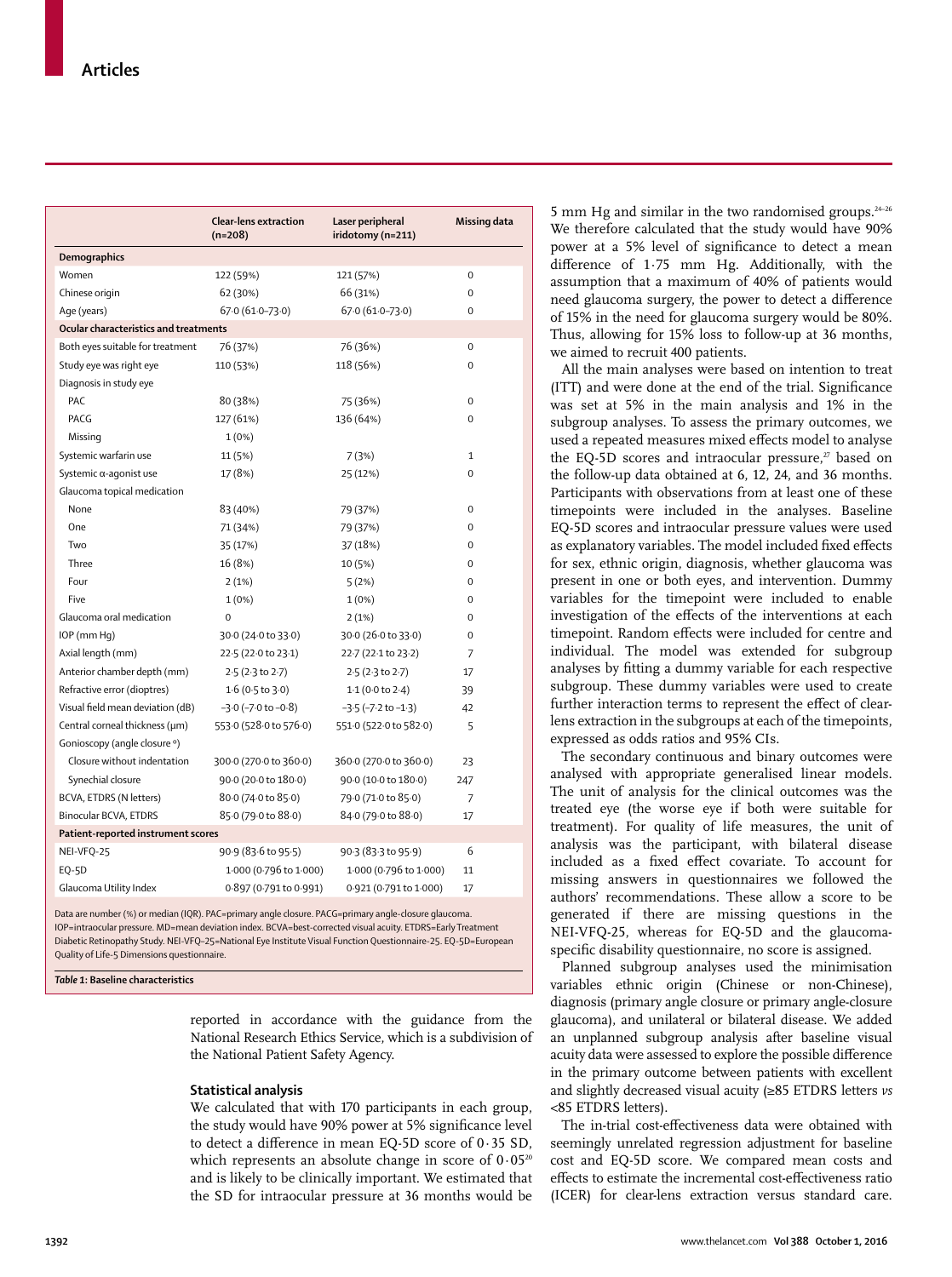Non-parametric bootstrapping was used to generate 95% CIs for the estimated differences in mean costs and QALYs, and to ascertain the probability of the ICER for the clear-lens extraction approach being cost-effective at different ceiling ratios. In accordance with the guidance of the National Institute for Health and Care Excellence,<sup>28</sup> we report these probabilities at ceiling ratios of  $f$ 20000 and £30 000 per QALY gained to represent decision makers' maximum willingness to pay per QALY gained. All analyses were also repeated with a multiple imputation dataset (n=20) generated with the use of chained equations to deal with missing cost and utility data.<sup>29</sup> Analyses were done with Stata version 12. This study is registered with the ISRCTN registry, number ISRCTN44464607.

# **Role of the funding source**

The funder of the study had no role in study design, data collection, data analysis, data interpretation, or writing of the report. The corresponding author had full access to all the data in the study and had final responsibility for the decision to submit for publication.

## **Results**

Of 805 patients assessed, 250 did not meet the inclusion criteria and 136 declined to participate, meaning that 419 individuals were recruited between Jan 8, 2009, and Dec 28, 2011. 208 were assigned to undergo clear-lens extraction and 211 to receive standard care (figure 1). 155 (37%) participants had primary angle closure and 263 (67%) had primary angle-closure glaucoma. 128 (31%) participants were of Chinese and 291 (69%) were of non-Chinese ethnicity. In 152 (36%) participants both eyes were suitable for treatment. One participant randomly assigned to clear-lens extraction was classified as a crossover. 409 (98%) of patients were included in the intention-to-treat analysis (figure 1), with the final visit being held in December, 2014. Baseline characteristics were similar in the two treatment groups (table 1). Among participants who underwent clear-lens extraction, 18 (9%) had viscosynechiolysis associated with the surgical procedure. In the standard care group, ten (5%) underwent laser iridoplasty.

EQ-5D scores and intraocular pressure at 36 months significantly favoured the clear-lens extraction group (table 2). The economic analysis was based on 179 of 285 participants recruited in UK centres for whom complete cost and QALY data were available. Of these, 93 were assigned to undergo clear-lens extraction and 86 to receive standard care. Mean adjusted NHS costs were higher with initial clear-lens extraction than with standard care  $(f2467 \text{ vs } f1486)$ , resulting in a mean incremental cost of £981 (95% CI 612–1317). The corresponding mean QALYs were also higher in the clear-lens extraction group (2⋅602 *vs* 2⋅533), resulting in a mean incremental QALY gain of 0⋅069 (–0⋅017 to 0⋅159). The ICER, therefore, was £14 284 per QALY gained for clear-lens extraction versus standard care. At

|                                                          | Clear-lens extraction<br>$(n=208)$                  | Laser peripheral<br>iridotomy (n=211) | Difference in change<br>between groups (95% CI) | p value  |
|----------------------------------------------------------|-----------------------------------------------------|---------------------------------------|-------------------------------------------------|----------|
|                                                          | European Quality of Life-5 Dimensions questionnaire |                                       |                                                 |          |
| Baseline                                                 | 204, 0.867 (0.186)                                  | 204, 0.876 (0.178)                    |                                                 |          |
| 6 months                                                 | 182, 0.894 (0.181)                                  | 191, 0.846 (0.218)                    |                                                 |          |
| 12 months                                                | 185, 0.899 (0.152)                                  | 184, 0.859 (0.204)                    |                                                 |          |
| 24 months                                                | 175, 0.883 (0.179)                                  | 179, 0.856 (0.216)                    |                                                 |          |
| 36 months                                                | 176, 0.870 (0.213)                                  | 175, 0.838 (0.234)                    |                                                 |          |
| <b>Baseline</b> vs<br>36 months                          |                                                     |                                       | 0.052 (0.015 to 0.088)                          | 0.005    |
|                                                          | Intraocular pressure (mm Hg)                        |                                       |                                                 |          |
| <b>Baseline</b>                                          | 208, 29.5 (8.2)                                     | 211, 30.3 (8.1)                       |                                                 |          |
| 6 months                                                 | 195, 15.7 (4.3)                                     | 202, 19.2(5.2)                        |                                                 |          |
| 12 months                                                | 192, 15.9 (3.2)                                     | 195, 18.4 (4.3)                       |                                                 |          |
| 24 months                                                | 186, 170(3.9)                                       | 183, 18.8(4.6)                        |                                                 |          |
| 36 months                                                | 182, 16.6(3.5)                                      | 184, 17.9 (4.1)                       | $\ldots$                                        | $\cdots$ |
| <b>Baseline</b> vs<br>36 months                          |                                                     |                                       | $-1.18$ ( $-1.99$ to $-0.38$ )                  | 0.004    |
| Data for groups are number of patients with mean (SD).   |                                                     |                                       |                                                 |          |
| Table 2: Patient-reported and clinical primary endpoints |                                                     |                                       |                                                 |          |

the ceiling ratios of  $f_2$ 20000 and  $f_3$ 30000 per QALY gained, the probabilities of cost-effectiveness were  $0.671$ and 0⋅776, respectively. The analysis based on multiple imputation data gave an estimated incremental cost of £844 (95% CI 551–1124) for initial clear-lens extraction (£2411 *vs* £1567 for standard care), for an incremental QALY gain of 0⋅100 (2⋅542 *vs* 2⋅442, 95% CI 0⋅016–0⋅193). The estimated ICER after this analysis was  $f$ 8430, and the probability of clear-lens extraction being cost-effective was 0⋅885 at a ceiling ratio of £20 000 per QALY and 0⋅940 at the ceiling ratio of  $f$ 30000 per QALY.

NEI-VFQ-25 and Glaucoma Utility Index scores at 36 months were significantly higher in the clear-lens extraction group than in the standard care group (both  $p<0.0001$ , table 3). Significantly fewer participants in the clear-lens extraction group needed any treatment to control intraocular pressure (p<0·0001) and fewer needed glaucoma medications than patients who received standard care (table 3). The most common type of medication used was prostaglandin analogue (41 [20%] patients in the clearlens extraction group and 105 [50%] in the standard care group) then β blockers (14 [7%] and 54 [26%]). Degrees of appositional and synechial angle closure were not reported in most participants, but the available data suggest that neither differed significantly between groups (odds ratio 0·78, 95% CI 0·187–3·250 and 0·565, 0·257–1·242, respectively). Visual field severity at 36 months was similar in the two treatment groups (table 3) and had worsened in 24 participants in the clear-lens extraction group and 30 individuals in the laser iridotomy group (odds ratio 0·77, 95% CI 0·392–1·511).

There were no serious adverse events (table 4). 75 patients (25 in the clear-lens extraction group and 50 in the standard care group) had at least one complication. Posterior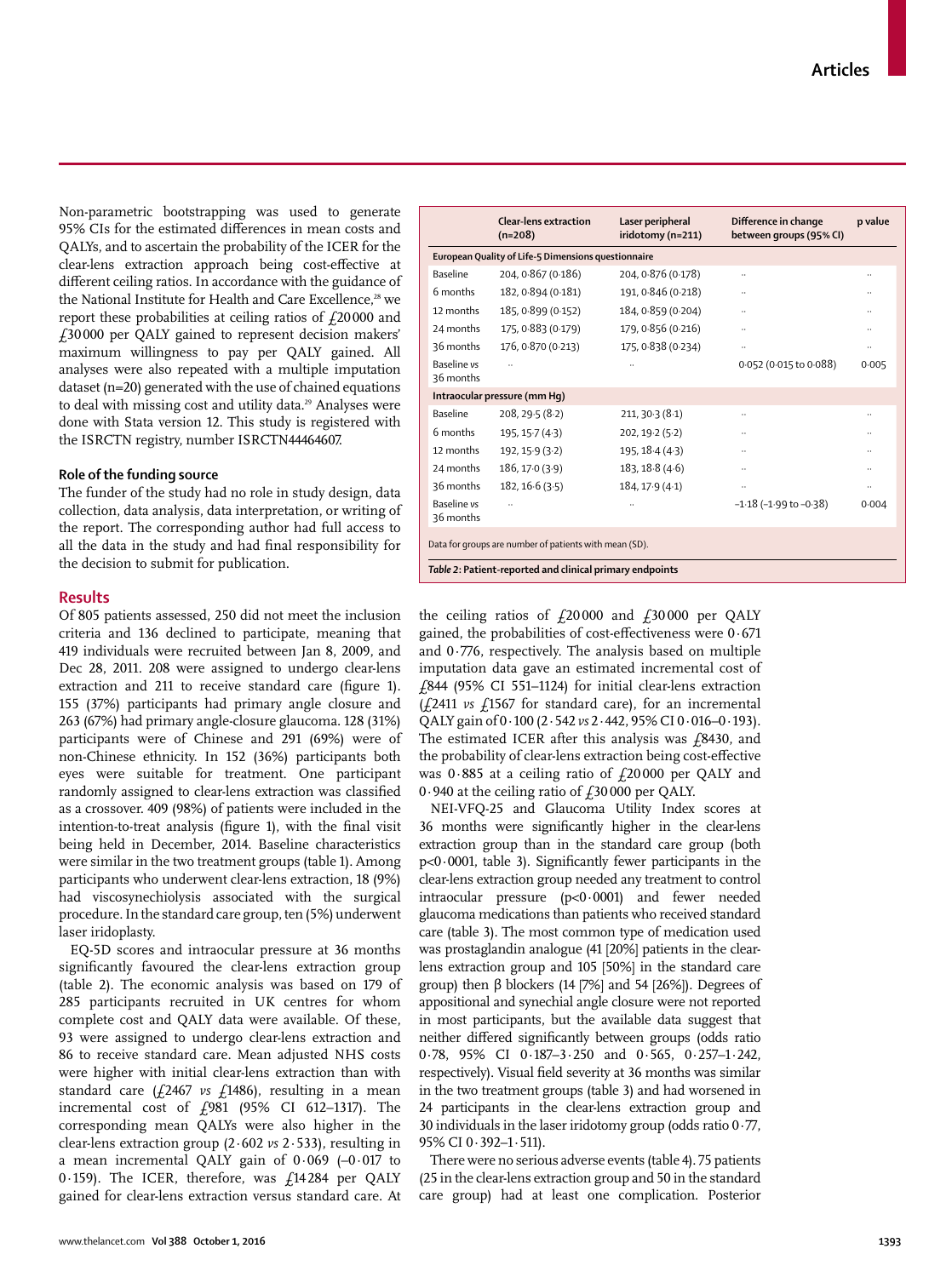|                                | Clear-lens extraction<br>$(n=208)$       | Laser peripheral<br>iridotomy (n=211) | Difference in change<br>between groups (95% CI) | p value              |
|--------------------------------|------------------------------------------|---------------------------------------|-------------------------------------------------|----------------------|
| Patient-reported NEI-VFQ-25    |                                          |                                       |                                                 |                      |
| <b>Baseline</b>                | 206, 86 8 (12 4)                         | 207, 87.4 (12.1)                      |                                                 |                      |
| 6 months                       | 187, 89.6 (10.0)                         | 196, 87.3 (12.5)                      |                                                 |                      |
| 12 months                      | 188, 90 7 (9 8)                          | 188, 86 9 (13 1)                      |                                                 |                      |
| 24 months                      | 177, 90.0 (10.6)                         | 183, 85.7 (13.5)                      |                                                 |                      |
| 36 months                      | 185, 90-1 (12-3)                         | 180, 85.1(16.2)                       |                                                 |                      |
| 36 months vs<br>baseline       | $\ddotsc$                                |                                       | 5.33 (3.36 to 7.30)                             | < 0.0001             |
| Glaucoma Utility Index         |                                          |                                       |                                                 |                      |
| Baseline                       | 203, 0.855 (0.151)                       | 199, 0.865 (0.161)                    |                                                 |                      |
| 6 months                       | 182, 0.901 (0.117)                       | 194, 0.869 (0.147)                    |                                                 |                      |
| 12 months                      | 184, 0.897 (0.111)                       | 182, 0.868 (0.130)                    |                                                 | $\ddot{\phantom{a}}$ |
| 24 months                      | 171, 0.893 (0.117)                       | 182, 0.860 (0.142)                    | $\ddotsc$                                       |                      |
| 36 months                      | 180, 0.899 (0.132)                       | 178, 0.843 (0.173)                    |                                                 |                      |
| 36 months vs<br>baseline       |                                          |                                       | 0.061(0.038 to 0.085)                           | < 0.0001             |
| <b>Medications (eye drops)</b> |                                          |                                       |                                                 |                      |
| Baseline                       | 204, 1.0(1.0)                            | 209, 10(10)                           |                                                 |                      |
| 6 months                       | 192, 0.4 (0.7)                           | 200, 10(0.9)                          |                                                 |                      |
| 12 months                      | 186, 0.3(0.6)                            | 193, 1.1 (0.9)                        |                                                 |                      |
| 24 months                      | 177, 0.4(0.8)                            | 180, 1·2 (1·0)                        |                                                 |                      |
| 36 months                      | 178, 0.4(0.8)                            | 181, 13(10)                           | $\ddotsc$                                       |                      |
| 36 months vs<br>baseline       | .,                                       | Ω.                                    | 0.338 (0.264 to 0.432)                          | < 0.0001             |
|                                | Medications (any) at 36 months*          |                                       |                                                 |                      |
| 0                              | 126 (60.6%)                              | 45 (21.3%)                            |                                                 |                      |
| 1                              | 33 (15.9%)                               | 67 (31.8%)                            |                                                 |                      |
| $\overline{2}$                 | 15 (7.2%)                                | 46 (21.8%)                            |                                                 |                      |
| 3                              | 3(1.4%)                                  | 19 (9.0%)                             |                                                 |                      |
| 4                              | 1(0.5%)                                  | 4 (1.9%)                              | $\ddotsc$                                       |                      |
| Missing                        | 30 (14.4%)                               | 30(14.2%)                             |                                                 |                      |
| Additional glaucoma surgery†   |                                          |                                       |                                                 |                      |
| Lens extraction                | 0                                        | 16 (67%) of 24                        |                                                 |                      |
| Trabeculectomy                 | 1 (100%) of 1                            | 6 (25%) of 24                         |                                                 |                      |
| i-Stent                        | 0                                        | 1(4%) of 24                           |                                                 |                      |
| Ahmed tube                     | 0                                        | 1 (4%) of 24                          |                                                 |                      |
| Angle closure at 36 months (°) |                                          |                                       |                                                 |                      |
| $0 - 180$                      | 44 (21.2%)                               | 41 (19.4%)                            | $\ddot{\phantom{a}}$                            | $\ddot{\phantom{0}}$ |
| 181-360                        | 17(23.6%)                                | 37 (34.6%)                            | $\ldots$                                        |                      |
| Missing                        | 136 (65.4%)                              | 104 (49.3%)                           |                                                 |                      |
| 36 months vs<br>baseline       | $\ddots$                                 | $\ddot{\phantom{0}}$                  | 0.565 (0.257 to 1.242)                          | 0.156                |
|                                | Synechial angle closure at 36 months (°) |                                       |                                                 |                      |
| $0 - 180$                      | 76 (89.4%)                               | 68 (86.1%)                            |                                                 |                      |
| 181-360                        | 9 (10.6%)                                | 11 (13.9%)                            |                                                 |                      |
| Missing                        | 123 (59.1%)                              | 132 (62.6%)                           |                                                 |                      |
| 36 months vs<br>baseline       | .,                                       |                                       | 0.780 (0.187-3.250)                             | 0.733                |
| Visual field MD (dB)           |                                          |                                       |                                                 |                      |
| Baseline                       | 196, -5·1 (5·3)                          | 198, -5·4 (5·8)                       |                                                 |                      |
| 6 months                       | 169, -4·1 (5·0)                          | $176, -4.8(6.1)$                      |                                                 |                      |
| 12 months                      | $182, -43(5.2)$                          | $184, -4.8(6.1)$                      | $\ddot{\phantom{0}}$                            |                      |
|                                |                                          |                                       | (Table 3 continues on next page)                |                      |

**1394** www.thelancet.com **Vol 388 October 1, 2016**

and disability, and glaucoma-specific disability were all improved even though the patients did not have cataracts. Multiple factors probably contributed to the differences between groups in the patient-related outcomes, including reduced need for glaucoma medications and surgery after intervention, improvement of visual function (eg, contrast sensitivity) after eliminating mild age-related changes in lens transparency, and by correction of refractive error, which resulted in good visual acuity without the need for spectacles. Visual acuity was better in the clear-lens extraction group than

in the standard care group by three ETDRS letters. While this magnitude of change is unlikely to be clinically important, it points to the overall improvement in visual function associated with clear-lens extraction.

capsule rupture was seen after two clear-lens extractions (1%). No severe complications were reported as a direct consequence of laser iridotomy. Irreversible loss of vision of more than ten ETDRS letters was seen in one participant in the clear-lens extraction group and three in the standard care group. Intolerance of medications was reported less frequently in the clear-lens extraction group than in the standard group (three *vs* ten participants, difference 3.3%, 95% CI 0 $\cdot$ 004-6 $\cdot$ 6, p=0 $\cdot$ 049). Further intraocular surgery was needed to manage complications of the primary or additional interventions in three patients (zonulohyaloido-vitrectomy for malignant glaucoma, repositioning of a subluxated intraocular lens, and injection of antibody against VEGF for macular oedema) in the clear-lens extraction group and one participant (pars plana vitrectomy for dislocated lens) in the standard care group. Also in the latter group, 12 (6%) patients underwent surgery for clinically relevant cataracts. One patient in the clear-lens extraction group developed transient corneal oedema and another suffered malignant glaucoma. Central corneal thickness did not differ between groups. One patient in the clear-lens extraction group developed an acute angleclosure attack before the operation and was treated with

laser peripheral iridotomy (crossover).

pressure (figure 2).

**Discussion**

Regarding subgroup analyses, no effect was seen on the primary outcomes of EQ-5D score and intraocular

In this multicentre international randomised controlled trial, initial treatment with clear-lens extraction was superior to laser peripheral iridotomy plus topical medical treatment for participants with primary angle closure and primary angle-closure glaucoma. The relevance of the changes reported by patients is hard to quantify, but overall health status, visual impairment

Intraocular pressure was better with clear-lens extraction than with standard care, with the mean pressure being around 1 mm Hg lower in the clear-lens extraction group at 3 years. Although this difference is small and by itself is unlikely to be clinically relevant, only 21% of participants in the clear-lens extraction group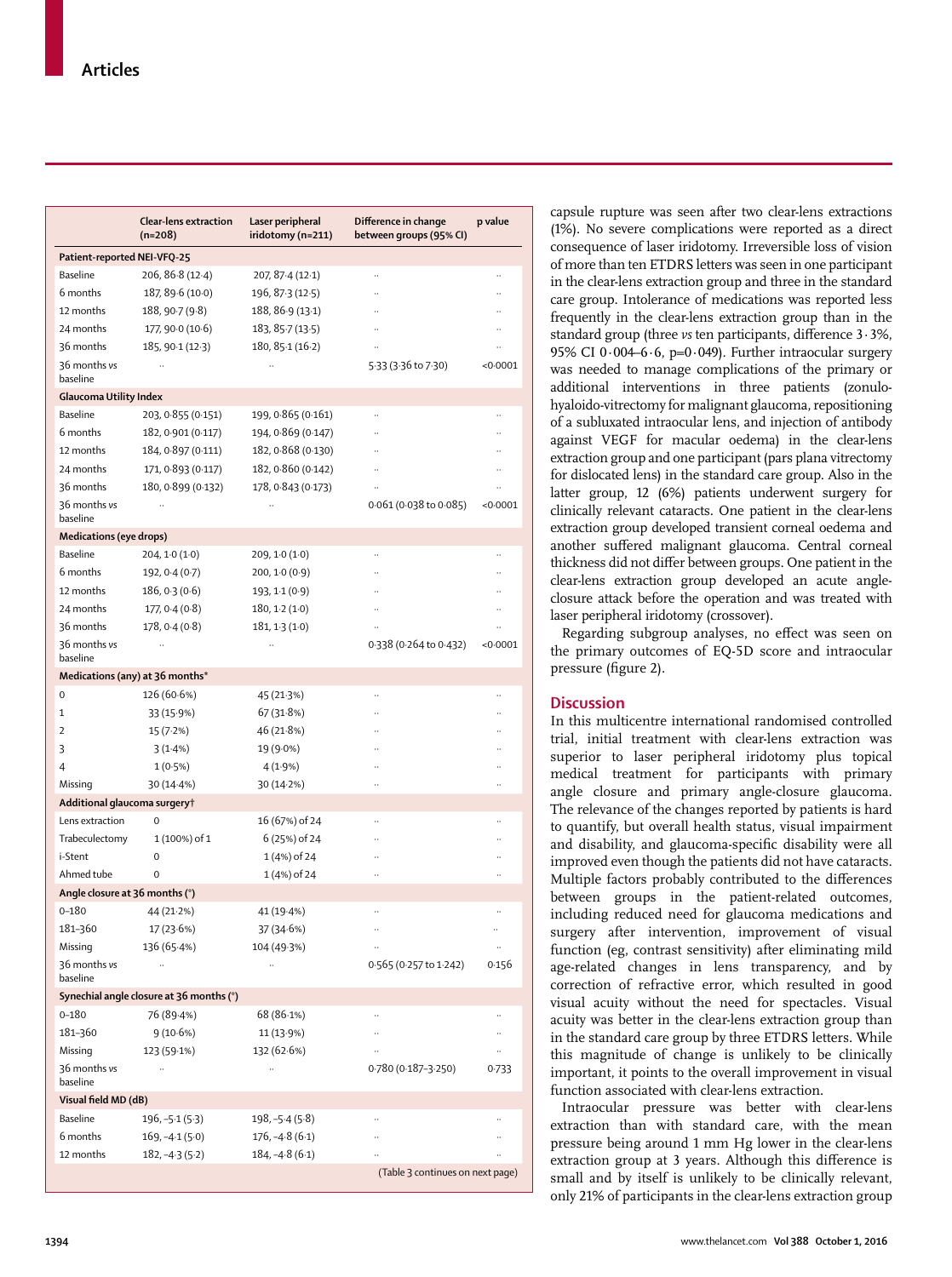www.thelancet.com **Vol 388 October 1, 2016** 1395

received any further treatment to control intraocular pressure, compared with 61% who received at least one glaucoma drop in the laser peripheral iridotomy group. The study protocol stipulated a target intraocular pressure and allowed clinicians to escalate treatment if and when needed to achieve this. Thus, large differences in mean intraocular pressure were not expected.

The superior clinical efficacy of initial clear-lens extraction is supported by the reduced need for further glaucoma surgery in this group than in the standard care group (one *vs* 24 operations). The resulting reduction in intraocular pressure associated with the glaucoma surgery probably blunted the difference in the efficacy of lowering of intraocular pressure between the two treatment groups. A small proportion of patients assigned standard care had cataract surgery for vision complaints and might also have benefited from lowering of intraocular pressure after this surgery.

Glaucoma severity, as measured with visual field testing, did not differ between the two groups, but the study was not powered specifically to detect this difference. The number of individuals with deterioration in visual field (24 individuals in the clear-lens extraction group and 31 participants in the standard care group) also did not differ significantly (odds ratio  $0.77$ , 95% CI 0·38–1·55).

Outcomes did not differ when assessed in any of the subgroups. We excluded patients with severe primary angle-close glaucoma and, therefore, our findings might not be applicable to patients with advanced disease. Similarly, we only included patients with primary angle closure if intraocular pressure was high. Whether patients with primary angle closure and intraocular pressure less than 30 mm Hg would benefit equally from clear-lens extraction is, therefore, unclear. We added a subgroup analysis of the effect of excellent versus slightly decreased visual acuity, but found no difference between groups (figure 2).

Clear-lens extraction might be associated with severe intraoperative and postoperative complications.<sup>7,30</sup> Two participants had posterior capsule rupture, which is a known complication of clear-lens extraction surgery and is associated with increased risk of poor visual outcomes. However, the frequency of this complication was low and was similar to that in large series of cataract surgery.<sup>30</sup> One participant developed malignant glaucoma and another transient corneal oedema. The net effect of these surgical complications was small because the number of participants with irreversible loss of vision of more than ten ETDRS letters was similar in the two treatment groups; however, the risk of severe complications after clear-lens extraction must be taken into account from the perspective of individual patients. The low frequency of complications associated with clear-lens extraction might have been related to the skills of the treating surgeons, who had completed general and specialist training in ophthalmology and glaucoma, and might not be similar

|                                 | <b>Clear-lens extraction</b><br>$(n=208)$ | Laser peripheral<br>iridotomy (n=211) | Difference in change<br>between groups (95% CI) | p value      |
|---------------------------------|-------------------------------------------|---------------------------------------|-------------------------------------------------|--------------|
| (Continued from previous page)  |                                           |                                       |                                                 |              |
| 24 months                       | $173, -4.4(5.3)$                          | $172, -5.2(6.5)$                      | $\ldots$                                        | $\ldots$     |
| 36 months                       | $172, -4.7(5.5)$                          | $172, -5.0$ (6.4)                     | $\cdots$                                        | $\cdot\cdot$ |
| Baseline vs 36<br>months        | $\ddotsc$                                 | $\ddotsc$                             | $0.08$ (-0.59 to 0.75)                          | 0.814        |
| Central corneal thickness (µm)* |                                           |                                       |                                                 |              |
| Baseline                        | 207, 551.5 (37.9)                         | 207, 551.9 (39.2)                     | $\ddotsc$                                       | $\ldots$     |
| 36 months                       | 171, 551.5 (39.6)                         | 164, 543.2 (38.4)                     | $\ldots$                                        | $\ldots$     |
| Refractive error (dioptres)*    |                                           |                                       |                                                 |              |
| <b>Baseline</b>                 | 189, 1.7(2.3)                             | 191, 1.2(2.3)                         | $\ldots$                                        | $\ldots$     |
| 36 months                       | 168, 0.08 (0.95)                          | 172, 0.92 (2.18)                      | $\ldots$                                        | $\ldots$     |
| Visual acuity (ETDRS letters)   |                                           |                                       |                                                 |              |
| Baseline                        | 207, 77.9 (12.4)                          | 205, 770(12.6)                        | $\ldots$                                        | $\cdot$ .    |
| 12 months                       | 183, 81.6 (9.3)                           | 192, 79.0 (11.2)                      | $\ldots$                                        | $\ldots$     |
| 36 months                       | 176, 79.9 (10.9)                          | 179, 76.6 (14.8)                      | $\cdots$                                        | $\cdot\cdot$ |
| Baseline vs 36<br>months        |                                           |                                       | 2.99 (0.99 to 5.00)                             | 0.003        |

Data are number of patients with mean (SD) or number of patients (%). NEI-VFQ-25=National Eye Institute Visual Function Questionnaire-25. MD=Mean Deviation index. ETDRS=Early Treatment Diabetic Retinopathy Study chart. \*Not done because not part of the planned statistical analysis. †Difference in numbers of additional surgeries between groups was –10·9% (–15·3 to –6.5), p<0·0001.

*Table 3***: Patient-reported and clinical secondary endpoints**

|                                                                                                                 | Clear-lens<br>extraction (n=208) | Laser peripheral<br>iridotomy (n=211) |  |
|-----------------------------------------------------------------------------------------------------------------|----------------------------------|---------------------------------------|--|
| Intraoperative                                                                                                  |                                  |                                       |  |
| Posterior capsule rupture                                                                                       | $2(1.0\%)$                       | $\Omega$                              |  |
| Iris prolapse                                                                                                   | $2(1.0\%)$                       | $\Omega$                              |  |
| Vitreous loss                                                                                                   | $1(0.5\%)$                       | $\Omega$                              |  |
| Broken haptic                                                                                                   | $1(0.5\%)$                       | $\Omega$                              |  |
| Bleeding or haemorrhage                                                                                         | $\Omega$                         | 16 (7.6%)                             |  |
| Postoperative                                                                                                   |                                  |                                       |  |
| Flat anterior chamber                                                                                           | $2(1.0\%)$                       | 1(0.5%)                               |  |
| Retinal detachment or tear                                                                                      | $\Omega$                         | 1(0.5%)                               |  |
| Malignant glaucoma                                                                                              | $1(0.5\%)$                       | $2(1.0\%)$                            |  |
| Corneal oedema                                                                                                  | $1(0.5\%)$                       |                                       |  |
| Macular oedema                                                                                                  | 5(2.4%)                          | 3(1.4%)                               |  |
| Spike in intraocular pressure                                                                                   | $2(1.0\%)$                       | 5(2.4%)                               |  |
| Postoperative inflammation                                                                                      | 5(2.4%)                          | 1(0.5%)                               |  |
| Central retinal vein occlusion                                                                                  | $\Omega$                         | $1(0.5\%)$                            |  |
| Dysphotopsia                                                                                                    | $\Omega$                         | $1(0.5\%)$                            |  |
| Posterior vitreous detachment                                                                                   | $\Omega$                         | 1(0.5%)                               |  |
| Macular hole                                                                                                    | 1(0.5%)                          | $\Omega$                              |  |
| Systemic event (unrelated) resulting in hospital admission                                                      | $2(1.0\%)$                       | $\Omega$                              |  |
| Intraocular surgery required for complications                                                                  | 3(1.4%)                          | $1(0.5\%)$                            |  |
| Irreversible loss of >10 ETDRS letters                                                                          | $1(0.5\%)$                       | 3(1.4%)                               |  |
| Irritation from eye drops                                                                                       | $\Omega$                         | 1(0.5%)                               |  |
| Intolerance to medication                                                                                       | 3(1.4%)                          | $10(4.7%)$ *                          |  |
| Lens extraction for cataract                                                                                    | <b>NA</b>                        | 12                                    |  |
| ETDRS=Early Treatment Diabetic Retinopathy Study chart. NA=not applicable. *p=0.049.<br>Table 4: Adverse events |                                  |                                       |  |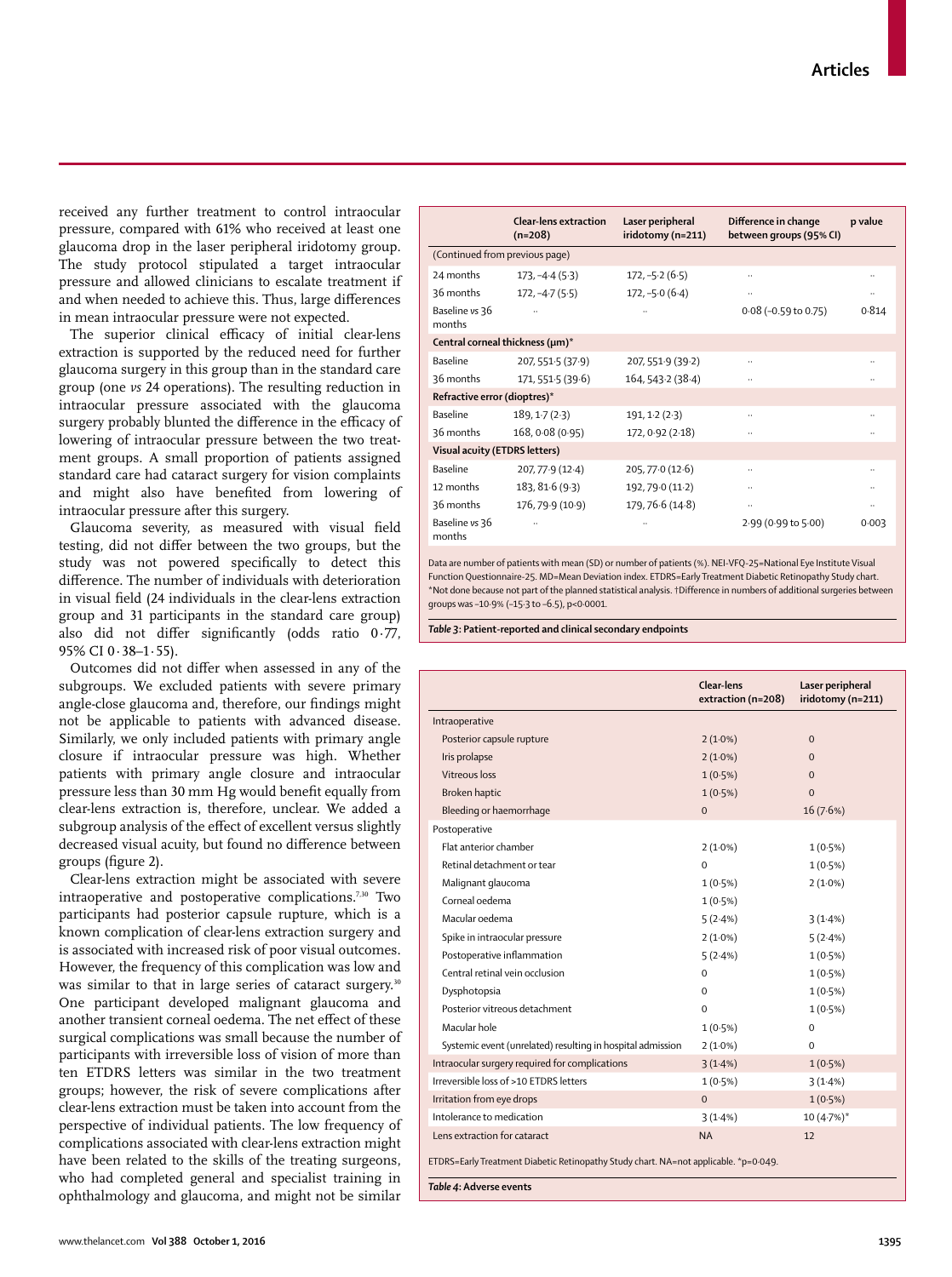

Figure 2: Mean differences in subgroup outcomes between clear-lens extraction and standard care

(A) Quality of life scores on the European Quality of Life-5 Dimensions questionnaire. (B) Intraocular pressure. Red dotted vertical line indicates overall difference between clear-lens extraction and standard care. PAC=primary angle closure. PACG=primary angle-closure glaucoma. ETDRS=Early Treatment Diabetic Retinopathy Study chart.

if surgery were performed by less experienced surgeons. The number of participants needing further surgery to manage complications at any timepoint was similar in the two groups. Furthermore, 12 individuals originally assigned to laser peripheral iridotomy needed cataract surgery for visual reasons, which suggests that many people treated with this approach will be at risk of future cataract extraction. The lack of difference between groups for central corneal thickness also supported the relative safety of clear-lens extraction as first-line treatment.

Within-trial cost-effectiveness data showed that clear-lens extraction was associated with increased mean cost to the NHS and increased mean QALYs at 3 years. At a ceiling willingness-to-pay ratio of  $f$ 20000 per QALY gained, the probability of early clear-lens extraction being cost-eff ective is 67% based on complete case data, or 89% based on the multiple imputation analysis. The latter analysis suggested that patients with missing economic data were predicted to have poorer outcomes for quality of life than those with complete data, particularly in the standard care group (as well as higher costs in this group), leading to a slightly more favourable ICER for early clearlens extraction. The incremental cost associated with early clear-lens extraction is driven by increased initial procedure costs (£1229 *vs* £181), but these are partly offset over follow-up by cost savings associated with reduced need for subsequent procedures and medications. The cost-effectiveness of clear-lens extraction might, therefore, improve further in the long term if this trend continues.

This trial has several strengths, including its pragmatic design, the large sample with low attrition, the involvement of centres in the UK and Asia, the randomisation process, and masking of the clinical assessments of intraocular pressure, visual acuity, and visual fields, which kept the potential risk of bias to a minimum. This study also had some limitations. The surgical treatments could not be masked from participants, nor could the clinical outcome assessments for gonioscopy or complications. A large proportion of gonioscopic data was not reported. Definitions of complications, such as inflammation and spikes in intraocular pressure, were not standardised. There might have been a difference between Chinese and non-Chinese populations that we did not detect and, therefore, the generalisability of our results to Asian populations should be explored further.

Although one good-quality trial might not be enough to change policy, the consistent superiority of clear-lens extraction in terms of patient-reported and clinical benefits and the absence of serious safety issues provide strong support for considering this approach as the first-line treatment for individuals with primary angle-closure disease. The results are consistent with those in previously published case series. Longer-term follow-up of visual function and visual field progression could be useful, owing to the slow progression of this disease when treated. Overall, our results indicate that clear-lens extraction should be considered the initial treatment for primary angle-closure glaucoma and primary angle closure with increased intraocular pressure.

#### **Contributors**

AA-B, JB, CR, and JN conceived and designed the trial. AA-B and JB were the chief investigators and oversaw the trial throughout. CC was the trial coordinator. CR and DC planned and did the statistical analysis. GS and MJ planned and did the health economic analysis. All authors contributed to the interpretation of data, drafting of the report, and decided on its content. All authors approved the final version.

## **Trial steering committee**

Independent members: Richard Wormald (chair), Roger Hitchings, Colm O'Brien, Russell Young. Non-independent members: Augusto Azuara-Blanco, Jennifer Burr, John Norrie, Craig Ramsay, Luke Vale, Paul Foster, Winifred Nolan, David S Friedman, David Wong, Tin Aung, Paul Chew, Jovina See, Jimmy Lai, Gus Gazzard, Jemaima Che-Hamzah.

#### **Data monitoring committee**

David Garway-Heath (chair), David Crabb, Baljean Dhillon.